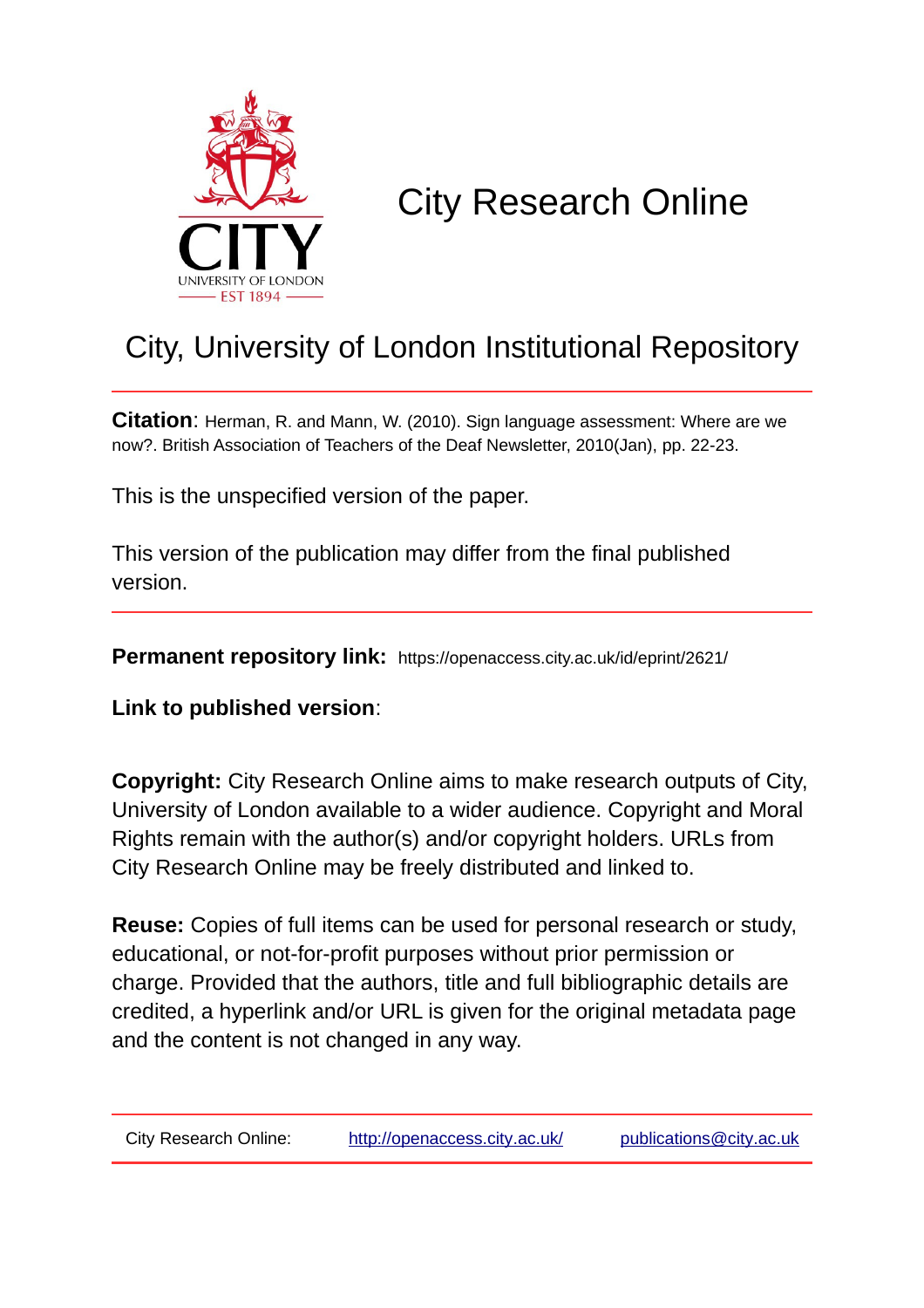British Association of Teachers of the Deaf Magazine, 2010 (January) 22-23:

## **Language assessment of deaf children – where are we now?**

## Rosalind Herman & Wolfgang Mann, City University London

For a long time, language assessment of deaf children was rarely addressed by researchers. Common practice was to use and adapt tests designed for hearing children, or make more subjective assessments (Herman, 1998a). Although language tests designed for hearing children continue to be used in some situations, e.g. with oral deaf children who have received early cochlear implants, their use is not always appropriate. This may be for a number of reasons (and here we mention only a few). First, standard test administration procedures may not meet the needs of a deaf child (e.g. rate of presentation, numbers of allowed repetitions, etc). Second, the language used in tests or individual test items may be unfamiliar to a deaf child or difficult to speechread. Third, English-based tests cannot simply be translated into BSL or SSE (or any other language) and considered equivalent in terms of what they are measuring. Finally, test norms have only limited validity when applied to deaf children whose language exposure and experience is often so different from those upon whom the test was developed.

So what is involved in developing language assessments for deaf children? At its most basic level, developing language tests involves identifying appropriate areas to assess and determining patterns of typical development. The latter requires a large population from which to select a representative sample. However, in the case of deaf children, we are dealing with a population that is both small and highly heterogeneous. In addition to factors such as onset of language and communication at home, there are growing numbers of children from minority backgrounds and children with additional disabilities. There are changes in technologies (newborn hearing screening, earlier and more widespread use of cochlear implants) and communication and placement preferences to consider. All of these bring challenges to researchers whose job it is to find enough comparable deaf children on whom to base test norms. One consequence is that tests reporting deaf norms are generally based on fewer numbers than would be found in similar tests for hearing children. Although these smaller sample sizes represent a far larger proportion of the population of deaf children than is found in tests based on hearing children, their applicability to *all* deaf children requires careful consideration. It is therefore important that professionals who use language tests with deaf children take care when interpreting test results. Interpretation of test results should consider knowledge about the individual child and their language experiences and the extent to which these compare to children upon whom test norms are based.

The last decade has seen a number of developments in the language assessment of deaf children, in particular in relation to the assessment of sign language development (for a summary of international approaches to sign language assessment, see [http://www.signlang-assessment.info\)](http://www.signlang-assessment.info/). Below we present an overview of UK-based tests that are available to practitioners, in particular in the area of sign language assessment, including some that are currently under development.

#### *The BSL Receptive Skills Test (Herman, Holmes & Woll, 1999).*

This is a video-based test looking at comprehension of BSL sentences of increasing grammatical complexity. Norms are provided, derived from deaf children aged 3-13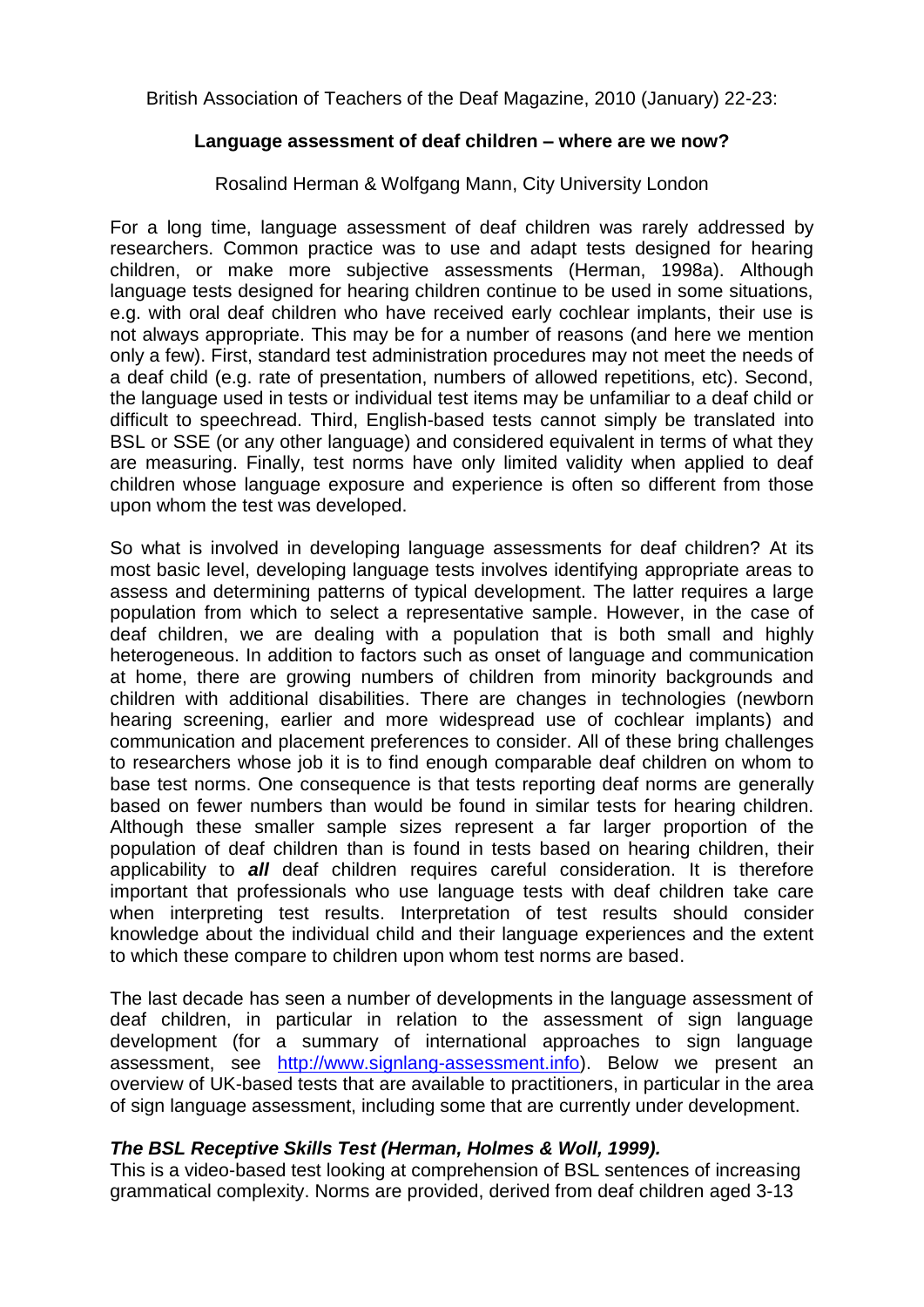years acquiring BSL as a first language. Data has also been reported on a separate sample of 181 children (Herman & Roy, 2006) and the test is used widely in UK settings, including research (e.g. a study currently underway at City University London to identify and characterise language impairment in BSL). A DVD version of the test will be available this year.

Contact: Ros Herman, email [r.c.herman@city.ac.uk](mailto:r.c.herman@city.ac.uk) or purchase the test online at Forest Books: [www.forestbooks.com](http://www.forestbooks.com/)

# *The BSL Production Test (Herman, Grove, Holmes, Morgan, Sutherland & Woll, 2004)*

This test uses a story recall task to analyse narrative skills and grammatical development in BSL. Children watch a short, language free film and retell the story to a fluent signer. Norms are provided on deaf children aged 4-12 years acquiring BSL under optimal circumstances. For this test, attendance on a training course is necessary to become registered as a test user.

Contact: Ros Herman, email [r.c.herman@city.ac.uk](mailto:r.c.herman@city.ac.uk) and find out more at [http://www.city.ac.uk/lcs/compass/bsldevelopment/assessingbsldevelopment.html.](http://www.city.ac.uk/lcs/compass/bsldevelopment/assessingbsldevelopment.html)

# *BSL MacArthur CDI (Woolfe, Herman, Roy & Woll, 2009)*

The MacArthur Communicative Development Inventories are well established parent report tools that measures vocabulary development in children aged 8-36 months. The CDI have been translated into many spoken languages and a BSL version has now been developed with norms based on deaf native signers (i.e. children in deaf signing families). Information about the measure is available in the online publication (see below). Production of a published test is currently underway. Contact: Bencie Woll, email: [b.woll@ucl.ac.uk](mailto:b.woll@ucl.ac.uk)

#### *Nonsense Sign Repetition Task (Mann, Marshall, Mason & Morgan, 2009)*

This test measures how deaf children between 3-11 years learn different aspects of phonology in BSL, such as handshape, path, and movement. The task requires perception and production skills as well as the ability to remember a sign for a short time. This test is similar to the Children's Test of Non-Word Repetition (Gathercole & Baddeley, 1996). The test has been standardized and a trial version is available on request. This test is currently being used to investigate language impairment in BSL. Contact: Wolfgang Mann, email [wolfgang.mann.1@city.ac.uk](mailto:wolfgang.mann.1@city.ac.uk)

# *Test of Child Speechreading (Kyle, MacSweeney, Mohammed & Campbell 2009)*

This is a child-friendly computer-based test that measures speechreading (silent lipreading) at three levels: words, sentences and short stories. The test has been standardized and is available for practitioners at no charge. Contact: Fiona Kyle, email [fek22@cam.ac.uk](mailto:fek22@cam.ac.uk)

#### *BSL Vocabulary Test (Mann & Morgan, under development)*

This web-based test assesses vocabulary development in deaf children aged 4-15 years using a combination of comprehension and production tasks. The test is currently being piloted and a UK-wide study will be conducted in 2010. Contact: Wolfgang Mann, email [wolfgang.mann.1@city.ac.uk](mailto:wolfgang.mann.1@city.ac.uk) and find out more at [http://www.dcal.ucl.ac.uk/Research/bsl\\_vocabulary\\_test.html](http://www.dcal.ucl.ac.uk/Research/bsl_vocabulary_test.html)

#### **Future developments**

Among research currently underway at City University London is a project to investigate language impairment in BSL users aged 7-14 years. As well as using